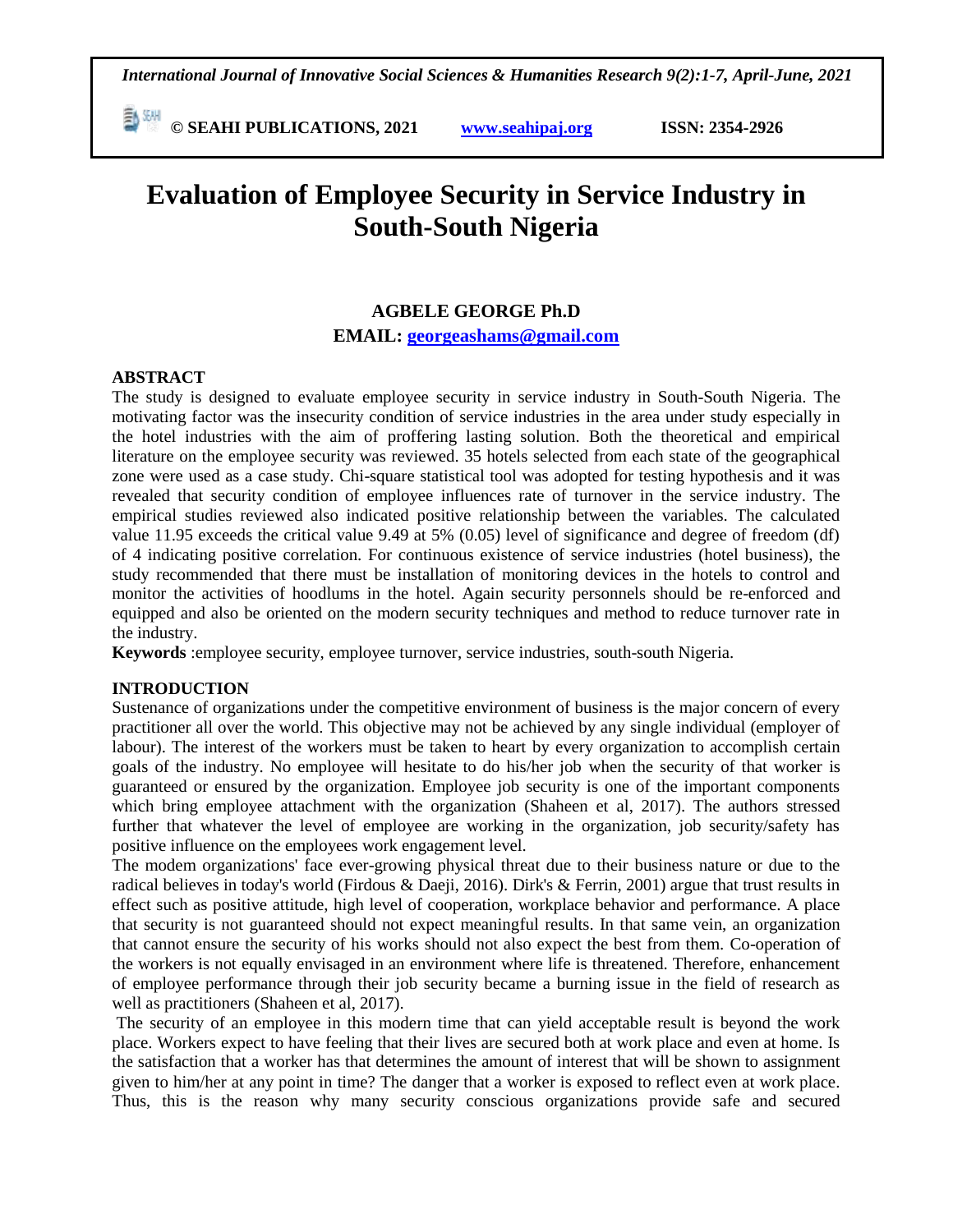accommodation for their potential worker to avoid complains while at work. The life of hoteliers and customers are not secured based on research. For this reason, the workers are frightened in work place about sudden attack or molestation which makes them less committed to their work and result to low performance in the work place. The study therefore evaluates the effect of employee security in service industries in South-South Nigeria.

#### **Literature Review**

Employee Security: According to Firdous & Daeji (2016), security is the state of being free from peril and threats. It applies to any vulnerable and valuable assets, such as a person, dwelling, community, nation, or organization (ISECOM, 2016). Employee security is the freedom of an employee (worker) from threat, molestation, attack, injury and encumbrances of any kind both at home and workplace. The employee security embraces everything that is attached to the employee. When an employee property is at risk, his/her life is not equally secured or safe. Anything that can guarantee employee peace and confidence at any point in time suggest safety and security. Workers are bound to interact and react to the surrounding environment positively or negatively. Popoola *et al.* (2001) explained that the role of human resources practice in an organization is fostering employee engagement and commitment is Paramount, in doing this, many organizations are aware of the significant impact (both positive and negative) on the employee performance. Fard et al (2010) indicates that organizational trust leads to organizational effectiveness and, have impact in interpersonal and intrapersonal relationship inside and outside of the organization.

The insecurity of employees that have bedeviled the expansion of service industries could be also by internal. Many organizational workers has sustained injuries as well because of the carelessness of the employee and/or employers in work place. A filed research conducted by the Federal Ministry of Labour and Productivity (Inspectorate division) (now the Federal Ministry of Labour and Employment) revealed that work related fatalities are on the increase in Nigeria between 2000 - 2012 (Umeokafor, Evsggelinos, Lundy, Isaac, Allan, Igwegbe, Umeokafor & Umeadi, 2014). Although in Nigeria, accident or death because of the unsafe workplace or environmental is very pronounced and disturbing. According to Hamahinen, Saarela & Takala (2005), the annual work related death rate in Nigeria stood at about 24 fatalities per 100,000 employees, which is one of the highest in the world. Consequently, practitioners nowadays consider job security issue critically so that superior employee performance can be achieved (Ahmed & Hoarder, 2016). Security is one of the basic needs of employees which have positive impact on the employee's willingness to work for the organization toward achier organizational set goals.

Although, no matter how technologically and careful organization may be, accident can still occur. In the developing countries of the world like Japan, United State of America (USA), Australia, Isreal, Great Britain etc, accident still surface in work places and people still sustain injuries in workplace. Recent research conducted on health and safety in construction industry in Great Britain by Health and Safety Executive (HSE) (2005), indicated that annually between 2011/2012 and 2014/2015, about 69,000 (Sixty-Nine thousand ) (3.2%) of employees in the construction industry in Great Britain were suffering from a sickness that they believed was ignited by their work in the industry. No matter the type of safety/security measure out in place by organization, carefulness is also required of workers in the workplace. Employees have the responsibility to follow the proper safety protocol and not to show any negligence, because negligence from a single worker can cause catastrophic disaster (Mdshatiqul & Tanjila, 2017)

**Employee Turnover:** According to Kunu *et al.* (2017), employee Turnover refers to people coming into and people moving out of an organization. Employee turnover is the rotation of workers around the labour market, between firms, jobs and occupations, and between the states of employment and unemployment (Abbasi & Hollman, 2000). It is also the regular change of employees around the employment market among organization, professions and career; and between the conditions of full employment and that of being without a job (Kazi & Zadel, 2011). The migration of workers from one workplace to another is dependent on some factors. Ill treatment given to workers by employers has forced so many people to abandon their job for another or even stay idle for some period of time. High rate of employee turnover can represent an unsafe or unhealthy environment or that low number of employees gives excellent performance because of unrealistic expectation, in appropriate techniques or tools, or poor candidate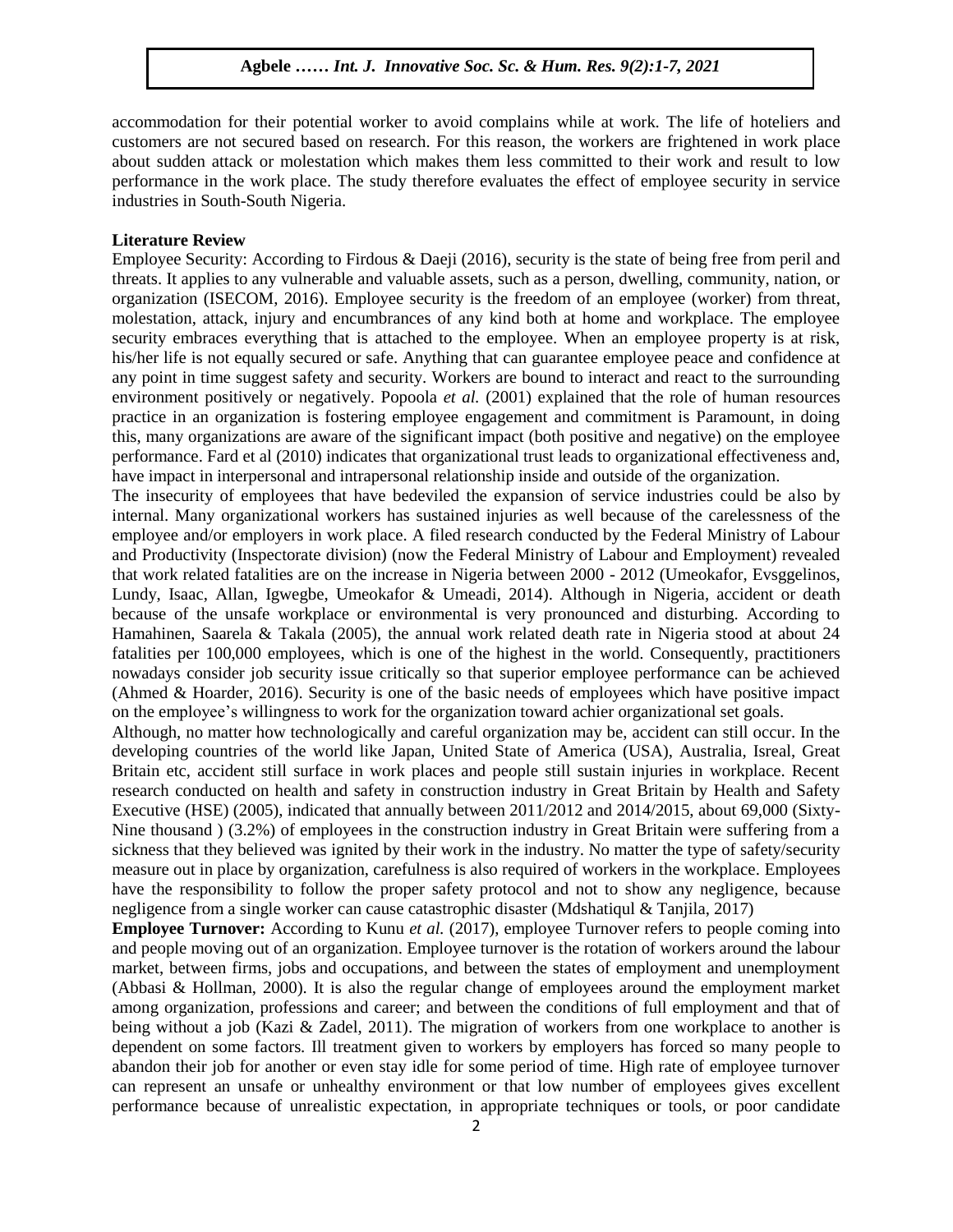screening (John, Helen & Alex, 2006). Unsafe, polluted and unhealthy environment could cause work shift. Employees are not always comfortable staying in an unhealthy environment. Premises that are contagious is equally devastating in job performance.

Gardner (2009) asserts that staff turnover may have devastating effects on service rendered by the organization and these may bring deficit in meeting customer demand. Abdul-Hamid (2010) opines that career opportunities, salary, corporate culture, management recognitions and a comfortable workplace seen to impact decisions to stay with their employer. When employee impact is acknowledged or recognized by the organization, there is every tendency that the worker will be encouraged to stay. But on the other side, we have seen situations where people prefer going to places where their effort can be complemented adequately. Every worker likes or welcomes appreciation.

Furthermore, a business and the worker thrive in a safe, healthy, respectable and caring environment (Beach, Brereton & Cliff, 2003). According to Harris & Brannick (2005), little regard for employee can lead to low morale in the workplace and low morale in turn, can lead to decreased productivity or performance and high employee turnover. Thus has become a common occurrence in services Industries that lives of employees are no longer safe especially in the hotel business. This phenomenon over decades has affected the growth and development of hotel industries. Generally, seen as routine cost of doing business, high turnover result in elevated training costs, interruption to work flow and as relatively unstable workplace (Boshoff & Mel's, 2010).

### **Review of Empirical Studies**

Okoro (2004) assessed the action of employees about their employers, as he perceived high rate of employee turnover in the hotel industries in the South-South Nigeria. Qualitative analysis was carried out the Mu on the issue and it was discovered that high level of employee turnover resulted from employer's nonchalant attitude towards workers security in workplace but low turnover was equally revealed with organization that showed concern for the employees.

Graeme (2004) investigated industrial relations and violence in transportation industry. The population of  $\Omega_{\text{max}} \sim 2000$ the study was 2000 drivers of the Nigeria Union of Road Transport Workers (NURTW) and the sample size was 150 employees drawn across the different unit/park in the South East zone of Nigeria. ANOVA method was employed for the data analysis. Based on the findings, it was observed that violence has no significant relationship with employee relations, which implies that no employee-employer good relationship that can take place in the presence of violence. Good employee-employer relationship encourages team work that brings about change of ideas. Workplace that embraces peace, safety of workers encourages employee-employer good relationship.

Empirical study was equally carried by Thoman and Aziz (2018) to examine the effect of violence in the Northern part of Nigeria on the performance of Small-size Enterprises (SSEs). Survey research method was adopted because of the field method involved. 40 entrepreneurs we're selected and interviewed in the area under study. The reports of the respondents were gathered and analyzed using Chi-square statistical tool. It was revealed that violence significantly influenced the performance of Small-sized industries in the Northern part of the country. This implies that an environment that is not safe (characterized with violence and war) affect productivity and industrial growth. Besides, there is no serious minded entrepreneur that will be courageous enough to make investment in such business environment.

It was further examined empirically by Damme & Van (2005), the impact of Ill-health and workplace, and absenteeism in the pharmaceutical sector. It was a population of 1000 pharmaceutical firms in Belgium and a sample size of 50 were randomly selected for the study. The instrument used for the study was questionnaire. It can save others, so that employee in the sector needs to have calm-safr culture environment to control absenteeism that hamper the success of pharmaceutical over the years. The study concludes that positive strong relationship exists between the health of employees and the performance.

Absenteeism and labour turnover in an Agricultural production firm was also conducted by Van & Miller (2008). One thousand farmers we're selected and used for the study as the population size. The result was analyzed using inferential statistics. Their finding was that absenteeism increases labour turnover, therefore leading to poor production and higher cost of training employees. It also results to losing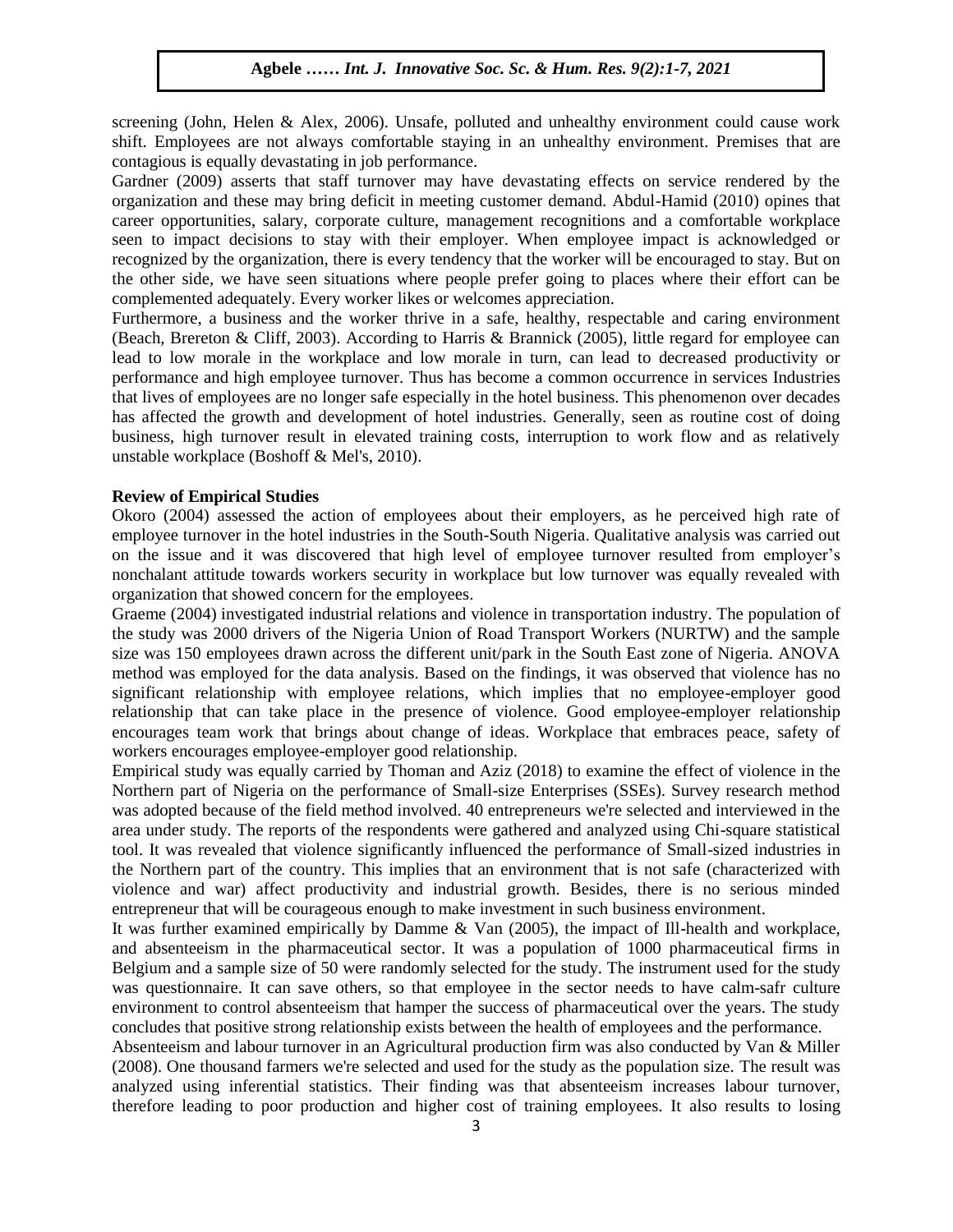experience workers after given them proper orientation and training by the organization to enhance better output.

### **MATERIALS AND METHODS**

The population of the study consists of all officially registered service industries which are located in south-south geo-political zone that are categorized as hotel serving industry. The target population from south-south geo-portical zone that are categorized as noted serving mudstry. The target population from which the information was solicited by the researcher was two hundred and ten (210) staff (35 each from the six states that make up the zone) involved in Administrative, kitchen and security/reception activities of the selected industries. From the population, a sample size of 112 was drawn using a simple random sampling technique. The instrument for data collection was the questionnaire through the help of research sampling technique. The instrument for data collection was the questionnane unough the help of research<br>assistant. The study employed primary source of data collection. Positive response was given to the questionnaire by the respondent. One hundred (100) copies were returned out of the 112 copies shared to the target respondents (89.29% returned). Data collected from the issuance of questionnaire was presented and analyzed using chi-square statistical tool<br>Humetharis Testing

## **Hypothesis Testing**

The study adopted chi-square statistical tool for testing hypothesis.

 $X^2 = \Sigma \frac{f_\circ - f_\circ}{f}$  $\mathcal{A}$  ,  $\mathcal{A}$  ,  $\mathcal{A}$  ,  $\mathcal{A}$  ,  $\mathcal{A}$  ,  $\mathcal{A}$  ,  $\mathcal{A}$  ,  $\mathcal{A}$  ,  $\mathcal{A}$  ,  $\mathcal{A}$  ,  $\mathcal{A}$  ,  $\mathcal{A}$  ,  $\mathcal{A}$  ,  $\mathcal{A}$  ,  $\mathcal{A}$  ,  $\mathcal{A}$  ,  $\mathcal{A}$  ,  $\mathcal{A}$  ,  $\mathcal{A}$  ,  $\mathcal{A}$  ,

Where  $X^2$  = Measurement of discrepancy existing between the observed and expected frequencies.

 $F_0$  = Observed Frequency  $\frac{1}{\sqrt{2}}$ 

 $F_e$  = Expected Frequency

 $\Sigma$  = Summation  $\mathcal{L}$  and  $\mathcal{L}$  is the Soc. Sc.  $\mathcal{L}$  in the set of  $\mathcal{L}$  is the set of  $\mathcal{L}$ 

#### **Decision Rule**

if the computed value  $X^2$  exceed its critical value, then the null hypothesis  $(H_0)$  is rejected and the alternative hypothesis  $(H_1)$  is accepted, and when the computed value of  $X^2$  is equal to or less than the critical value (or figure), the null hypothesis  $(H_0)$  is accepted.

## **Hypothesis for the study is stated thus:**

- H0: Employees security does not significantly influence the rate of turnover in service industry in South-South Nigeria.
- H1: Employee security significantly influences the rate of turnover in service industry in South-South, Nigeria.

## **Testing of Hypothesis**

Degree of Freedom  $(Df) = (Row - 1) (Column - 1)$  $Df = (r - 1) (C - 1)$  $Df = (3 - 1) (3 - 1) = 2 \times 2 = 4$  $X^2$  0.05 (Critical value) = 9.49

$$
f_e = \frac{(Row)(Column)}{Total}
$$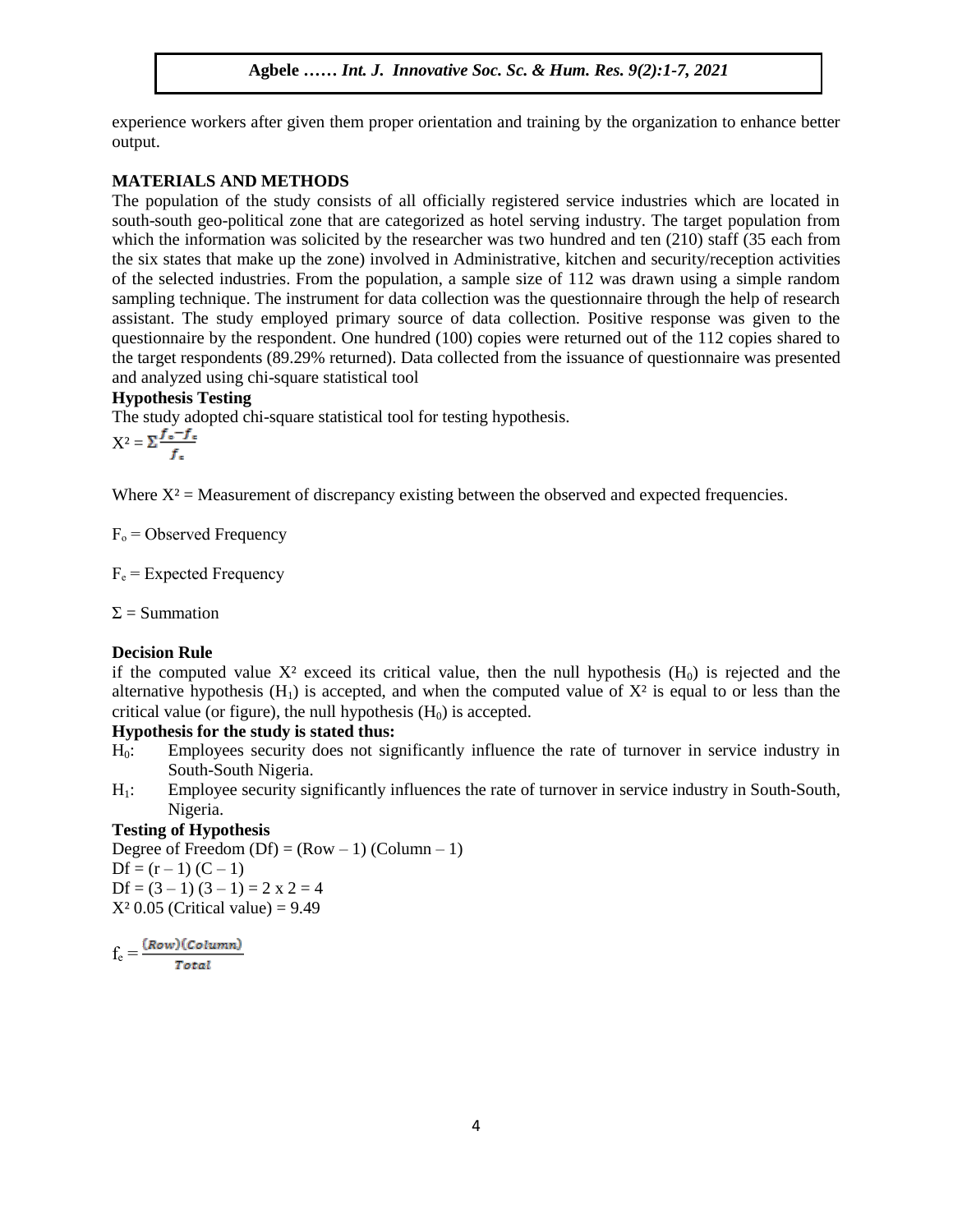| <b>Respondents' Opinion</b> | <b>Security/Reception</b> | <b>Administrative</b> | <b>Kitching</b> | <b>Total</b> |
|-----------------------------|---------------------------|-----------------------|-----------------|--------------|
|                             | Dept.                     | Unit                  | Dept.           |              |
| <b>Positive Response</b>    |                           | 58                    | 79              | 194          |
| <b>Negative Response</b>    | 30                        | ີ                     |                 | ヮ            |
| Neutral                     |                           |                       |                 | 55           |
| <b>Total</b>                | 108                       | 108                   | 108             | 324          |

**Table 1:** Observed Frequency (f<sub>o</sub>) of the respondent.

Table 2: Expected Frequency  $(f_e)$  of the respondents' opinion.

| <b>Respondents' Opinion</b> | <b>Security/Reception</b> | Administrative | <b>Kitching</b> | <b>Total</b> |
|-----------------------------|---------------------------|----------------|-----------------|--------------|
|                             | Dept.                     | Unit           | Dept.           |              |
| <b>Positive Response</b>    | 64.7                      | 64.7           | 64.7            | 194          |
| <b>Negative Response</b>    | 25                        | 25             | 25              | 75           |
| Neutral                     | 18.3                      | 18.3           | 18.3            | 55           |
| <b>Total</b>                | 108                       | 108            | 108             | 324          |

## **Table 3:** Computed Chi-square

|         | <b>Tuble of Compared Cm Square</b> |                 |               |                                |
|---------|------------------------------------|-----------------|---------------|--------------------------------|
| $f_{o}$ | $f_{\rm e}$                        | $f_{o} - f_{e}$ | $(f_0-f_e)^2$ | $(f_o - f_e)^2$<br>$f_{\rm e}$ |
| 57      | 64.7                               | $-7.7$          | 59.29         | 0.91                           |
| 58      | 64.7                               | $-6.7$          | 44.89         | 0.69                           |
| 79      | 64.7                               | 14.4            | 204.49        | 3.16                           |
| 30      | 25                                 | 5               | 25            | 1                              |
| 29      | 25                                 | $\overline{4}$  | 16            | 0.64                           |
| 16      | 25                                 | $-9$            | 81            | 3.24                           |
| 21      | 18.3                               | 2.7             | 7.29          | 0.39                           |
| 21      | 18.3                               | 2.7             | 7.29          | 0.39                           |
| 13      | 18.3                               | $-5.3$          | 28.09         | 1.53                           |
|         |                                    |                 |               | 11.95                          |

$$
X^2 = \sum \frac{(f_{\circ} - f_{\circ})^2}{f_{\circ}} = 11.95
$$

Thus: *Chi* – *square*  $X^2$  figure at 5% (0.05) level of significant for Df = 4  $X^2$  0.05 critical value of 9.49 was obtained.

By the decision rule as observed, a computed value of 11.95 > 9.49 the critical figure was equally ascertained based on the analysis. Therefore, we accept the alternative hypothesis (H1) that employee security significantly influences the rate of turnover in service industry in South-South Nigeria. Service industry (especially hotel) is experiencing high rate of turnover because of inadequate security measure for the employees.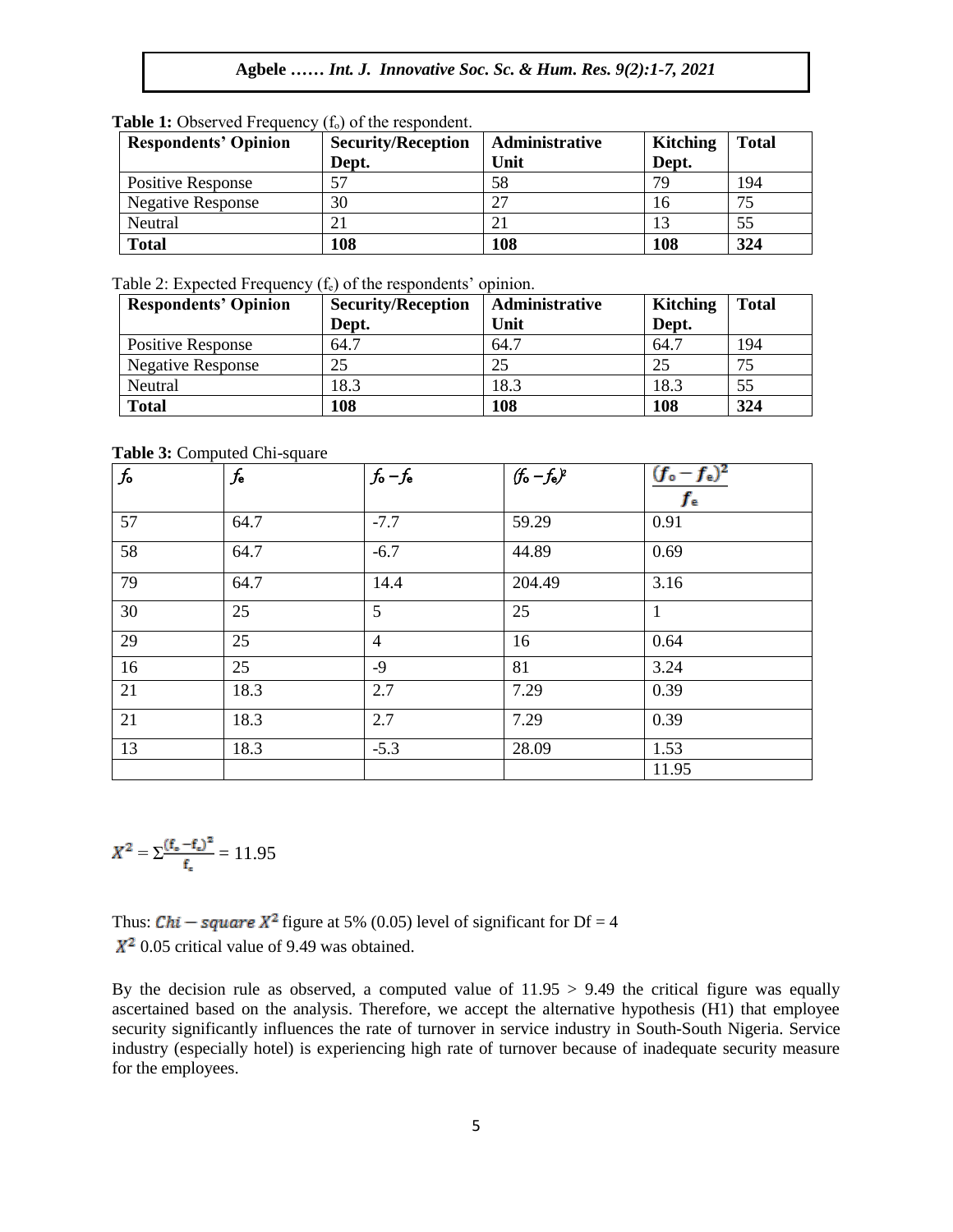#### **DISCUSSION OF RESULT**

The test of hypothesis by the use of chi-square  $(X^2)$  revealed that employee security positively influence employee's turnover in the area under study. The statistical value of 11.95 > critical value of 9.49 indicates that a positive significance relationship exist between dependent and independent variable because a higher value was obtained for the calculated independent variable. This finding appears consistent with the results of Thomas and Abiz (2018) who is of the opinion that safety of employee positively affects the productivity of organization, as a result, employee turnover is equally influenced by the security of the employee (adequate security attract low turnover, while inadequate security attract high turnover in service industries).

#### **CONCLUSION AND RECOMMENDATIONS**

Recent increase in the rate of employee turnover in hotel industries is the motivating factors for the study. After the day's activity, so many individuals would like to observe rest and resort to atmosphere of absolute calmness like hotel environment, but reverse is the case because life of workers/customers are been threatened and molested by miscreants, hoodlum and accidents in hotel industry.

The study evaluated employee security and employee turnover, and the result of the analysis revealed that positive significant relationship exists between the variables. It suggest that the security condition of hotel influences employee turnover. In other words, when the security of workers and customers are guaranteed, the rate of turnover will be minimized, but when there is no life security assurance reverse becomes the situation. For continuous existence of service Industries especially hotel industries, the study recommends that:

1. Security personnel should be re-enforced and fortified in the service Industries.

2. There must be monitoring devices in the hotel industries to monitor the activities in the premises.

3. Service industries should also adopt safety/security laws and regulation which every worker must adhere to strictly.

#### **REFERENCES**  $\mathbf{F}$

- Abbasi, S. M. & Hollman, K. W. (2002). Turnover: The Real Button Line. Public Personnel Management, 27 (3), 333 – 342.
- Abdel-Hamid, T. S. (2010). A Study of Staff Turnover, Acquisition and Assimilation and their Impact on Software Development Cost and Schedule. Journal of Management Information System. 6 (1) 21  $-40.$
- Ahmad, A., Ahmad, F., & Joarder M. H. R. (2016). HRM Practices-Engagement-Performance relationship: A Conceptual Framework for RMG Sector in Developing Economy Mediterranean Journal of Social Science. Vol.  $4(7)$ . Pp  $87 - 95$ .
- Beach , R. D., Brereton, D. & Cliff, D. (2003). Workplace Turnover in FIFO Mining Operations in Australia: An Exploratory Study. Unpublished Ph.D Thesis, University of Queensland, Brisbone.
- Boshoff, C. & Mels, G. (2010). The Impact of Multiple Commitment on Intention to resign. An Empirical Assessment. British Journal of Management, 11 (3) 255 – 272.
- Damme, J. & Van, M. (2005). Ill-health and Workplace absenteeism in Belgium: Initiative for Prevention. European Foundation for the Improvement of Working and Living Conditions, Dublin (Working Paper).
- Dirks, K. T. & Ferrin, D. L. (2001). The Role of Trust in Organization Settings: Journal of Organization Science. Vol. 12, (4). Pp 450 – 467.
- Fard, H. D., Ghatari, A. R. & Hasiri, A. (2010). Employee Morale in Public Sector: Is Organizational Trust an important factor? European Journal of Scientific Research , vol. 16 (3); pp. 378 – 390.
- Firdous, . K. & Daeji, A. H. (2016). The Effect of Security Procedures on Employee Morale. https//researchgate.net/publication/309642203.
- Graeme, S. (2004). Violence and Industrial Relations in Employment Law to Industrial Relation Journal  $38(4)$ ;  $285 - 302$ .
- Harris, J. & Bannick, J. (2005). Finding and Keeping Great Employees. New York; AMA Publications.